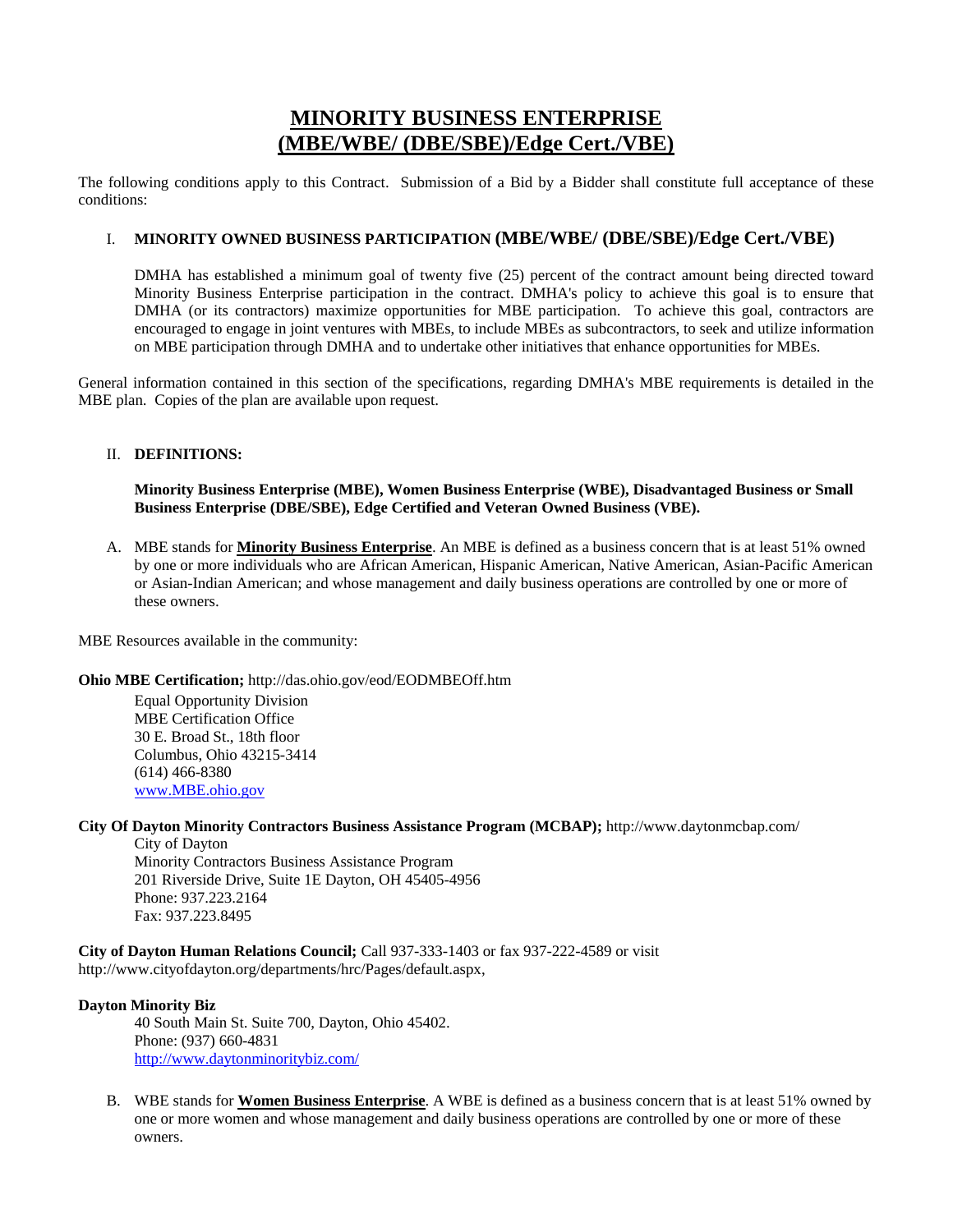WBE resources available in the community:

#### **Ohio WBE Resources:**

http://development.ohio.gov/Entrepreneurship/WomensBusinessResource.htm

# **City of Dayton Human Relations Council:**

http://www.cityofdayton.org/departments/hrc/Pages/default.aspx

### **US SBA WBE Resources:**

http://www.sba.gov/aboutsba/sbaprograms/onlinewbc/index.html

#### **Women's Business Enterprise National Council**

http://www.wbenc.org/Certification/ Women's Business Enterprise National Council, 1120 Connecticut Avenue, N.W. Suite 1000, Washington, DC 20036

C. DBE stands for **Disadvantaged Business Enterprise**. A DBE is defined as a "**small business concern**" by the Small Business Administration, that is at least 51% owned by one or more socially and economically disadvantaged individuals and the management and daily business operations are controlled by one or more of these socially and economically disadvantaged owners. These firms are essentially the same as MBEs and WBEs except that the size of the firm is also a factor when determining its status. "DBE" is a federal term. Federally funded or federally-assisted projects use DBEs rather than MBEs and WBEs. The qualifying size of a firm depends on the type of industry.

DBE/SBE resources available:

**Ohio Department of Transportation**, Division of Contract Administration (**Construction** lists DBE-certified contractors): www.dot.state.oh.us/CONTRACT/

#### **Small Business Standards:**

http://www.sba.gov/services/contractingopportunities/sizestandardstopics/index.html

#### **SBA Certifications:**

http://www.sba.gov/services/contractingopportunities/certifications/index.html

D. The State of Ohio's **EDGE program** provides an EDGE to small businesses by **E**ncouraging **D**iversity**, G**rowth and **E**quity in public contracting. EDGE is an assistance program for economically and socially disadvantaged business enterprises. To view a list of EDGE vendors: Visit the EDGE certification Web site at www.das.ohio.gov/EDGE for the latest list.

EDGE resources available: http://das.ohio.gov/eod/Edge/

E. DMHA also encourage **Veteran Owned Businesses** to bid on procurement opportunities. To gain more information about Veteran Owned Businesses and to obtain appropriate certifications, please visit following websites.

http://www.vetbiz.gov/ http://www.sba.gov/aboutsba/sbaprograms/ovbd/index.html You may also contact VetBiz through the following methods:

> The Center for Veterans Enterprise 1722 I Street, N. W. Washington, D.C. 20420 Phone: 866.584.2344 OR 202-303-3260 Email: vip@mail.va.gov www.vetbiz.gov

Mailing Address: U.S. Department of Veterans Affair The Center for Veterans Enterprise (CVE) 810 Vermont Avenue, N. W. Washington, D.C. 20420